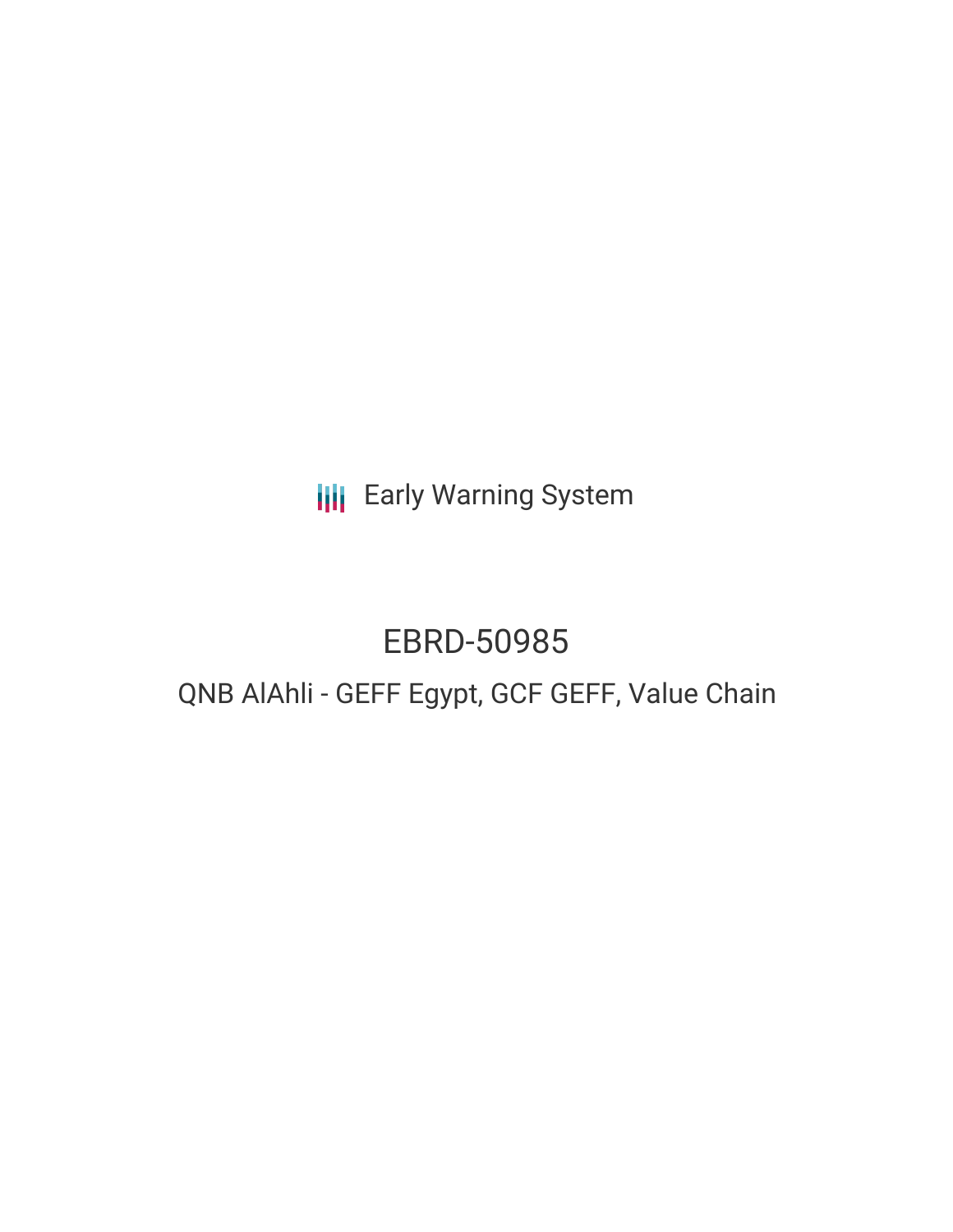

# **Quick Facts**

| <b>Countries</b>               | Egypt                                                   |
|--------------------------------|---------------------------------------------------------|
| <b>Financial Institutions</b>  | European Bank for Reconstruction and Development (EBRD) |
| <b>Status</b>                  | Proposed                                                |
| <b>Bank Risk Rating</b>        | FI                                                      |
| <b>Voting Date</b>             | 2019-06-19                                              |
| <b>Borrower</b>                | <b>QNB AlAhli Bank SAE</b>                              |
| <b>Sectors</b>                 | Finance                                                 |
| <b>Investment Type(s)</b>      | Loan                                                    |
| <b>Investment Amount (USD)</b> | \$20.00 million                                         |
| <b>Project Cost (USD)</b>      | \$20,00 million                                         |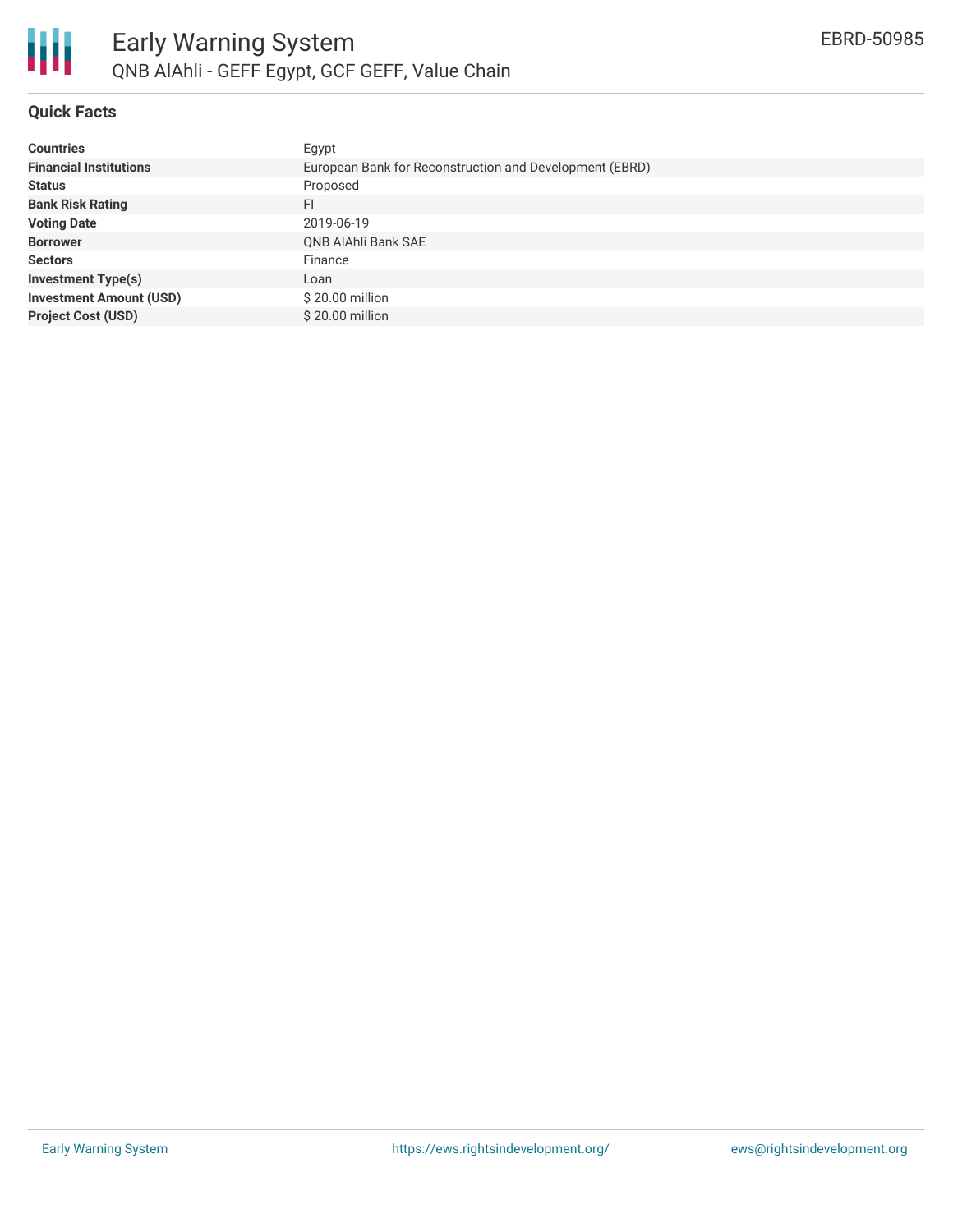

#### **Project Description**

According to bank documents, the investments involves the provision of a financing package of up to USD 70 million to QNB AlAhli Bank SAE.

The EBRD loan will enable QNB AlAhli (i) to support on-lending to private sub-borrowers for green, Energy Efficiency (EE) and Renewable Energy (RE) projects, which are of particular relevance in the context of high energy intensity of the Egyptian economy, and (ii) to support high performance technologies and services supporting a green economy and boosting the competitiveness of Small and Medium Enterprises (SMEs) part of a value chain.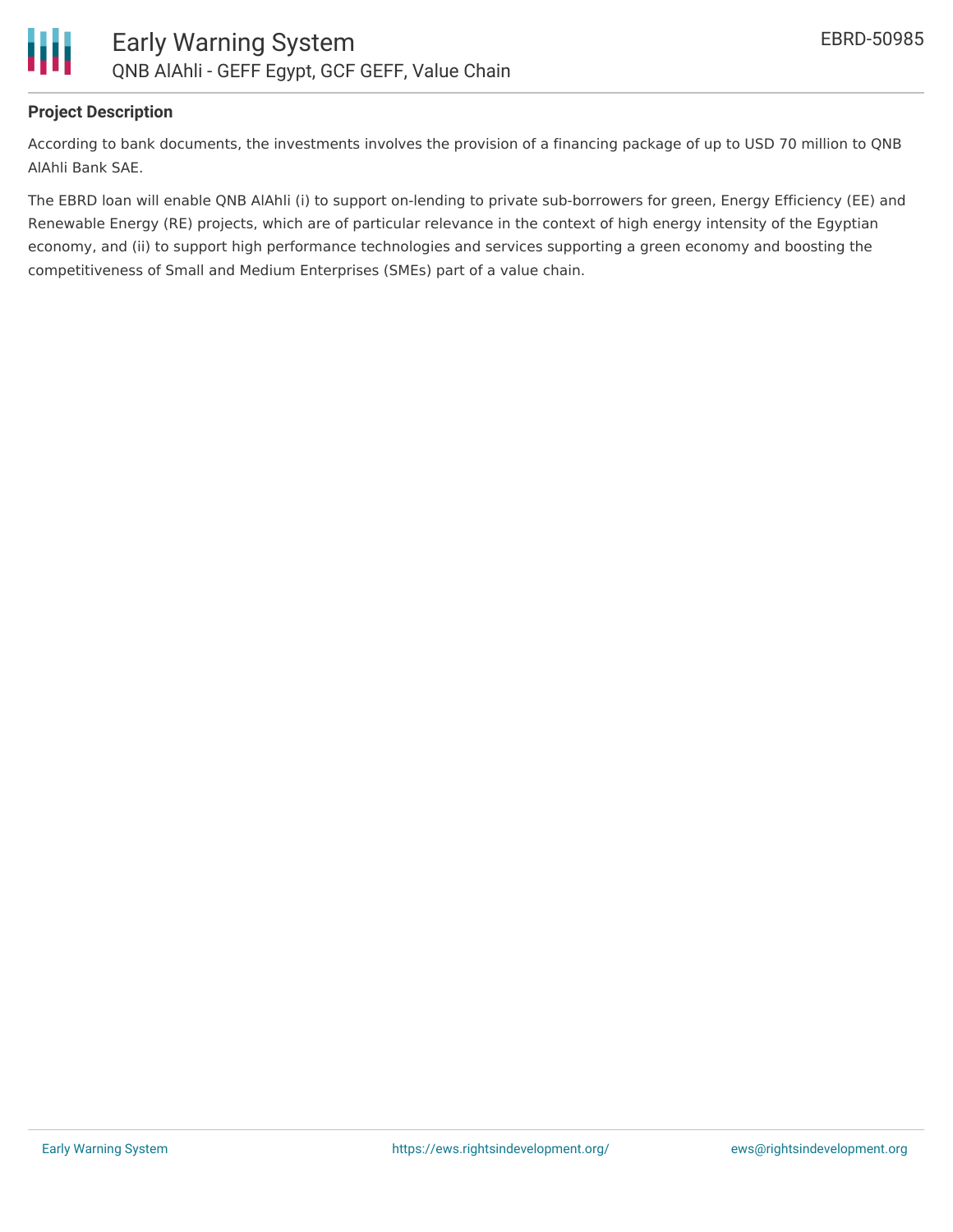#### **Investment Description**

Ш

European Bank for Reconstruction and Development (EBRD)

# **Financial Intermediary**

Financial Intermediary: A commercial bank or financial institution that receives funds from a development bank. A financial intermediary then lends these funds to their clients (private actors) in the form of loans, bonds, guarantees and equity shares. Financial intermediaries include insurance, pension and equity funds. The direct financial relationship is between the development bank and the financial intermediary.

QNB [AlAhli](file:///actor/2051/) Bank SAE (Financial Intermediary)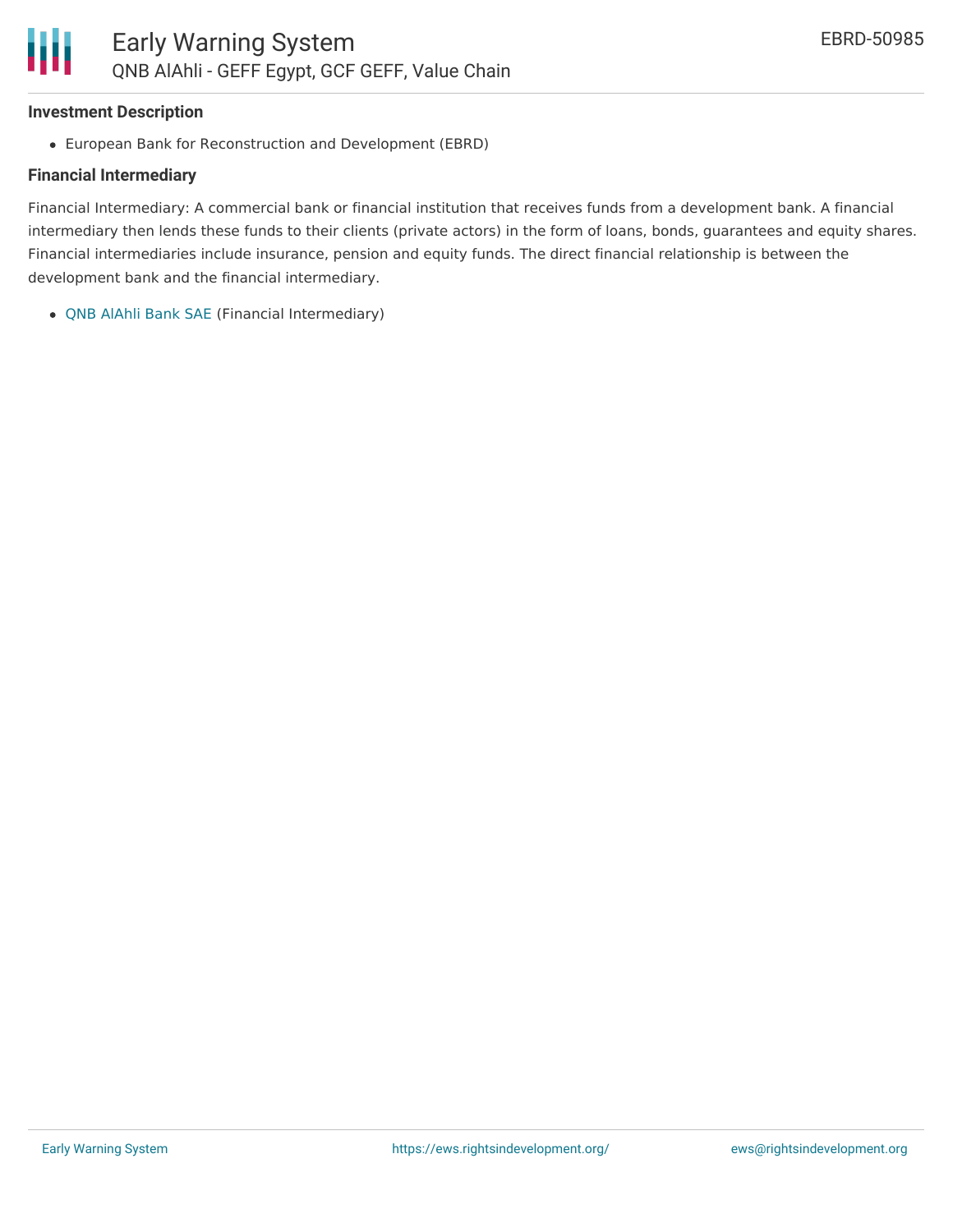

# **Private Actors Description**

QNB ALAHLI SAE is the fourth largest commercial bank in Egypt. The bank has a market share of 5-8% by assets, loans and deposits.